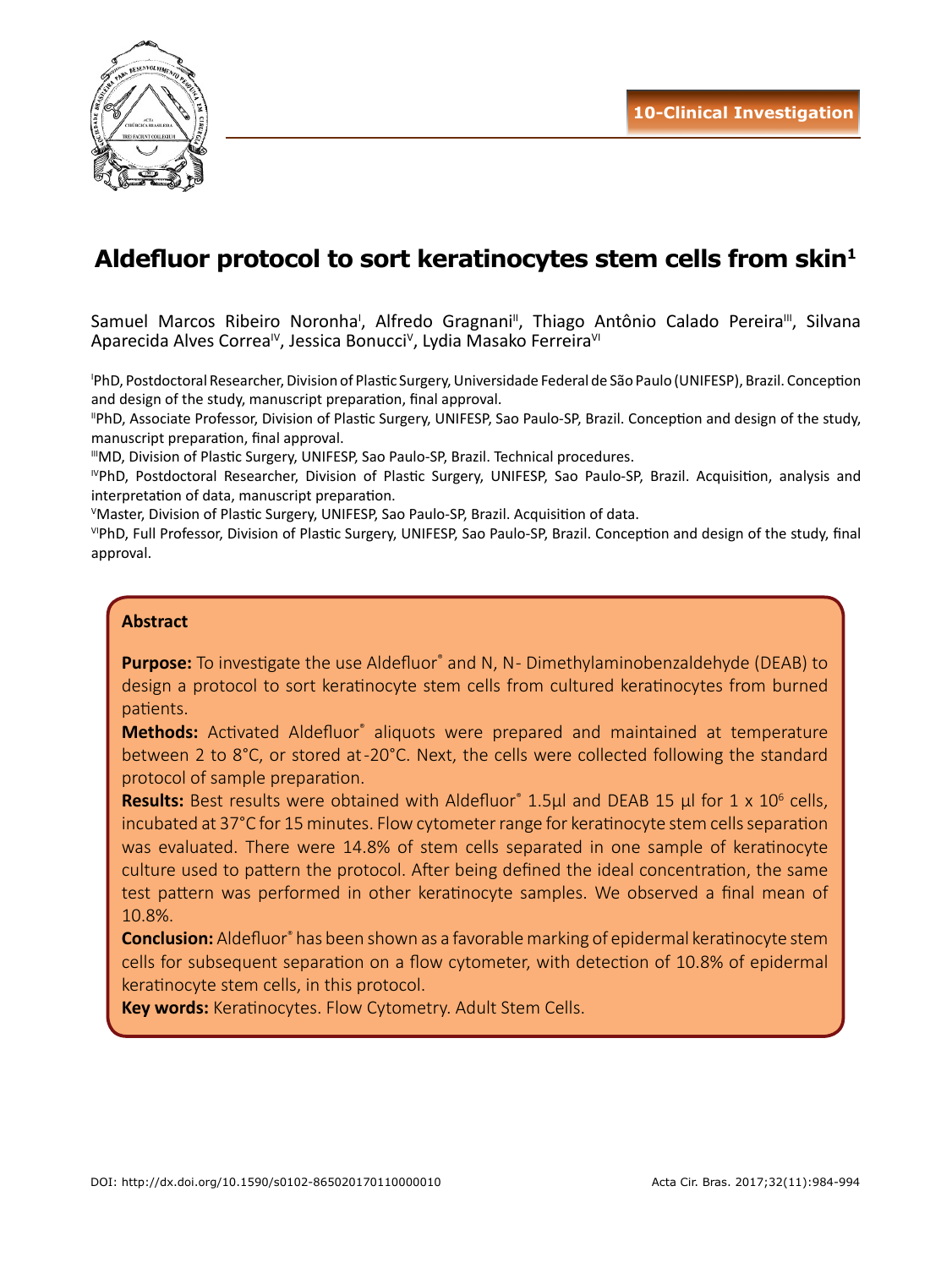#### **■ Introduction**

Keratinocyte is the predominant cell type in the epidermis, the outermost layer of the skin. In addition to structural function, keratinocytes play an important role as a fundamental defense mechanism of the body, such as a physical barrier and immune defense $^{\rm 1}.$ 

Keratinocyte stem cells are found in the basal layer of the epidermis, which is the innermost layer of the epithelium, and has a basic proliferative function. These cells divide to give rise to transient amplifying cells which may continue to multiplicate or activate differentiation pathways. According to specific signaling, these cells can activate differentiation pathways, acquiring morphological, generic and protein expression changes in the upper epidermal layers changing their location and reaching specific function in differentiation. On the other hand, these cells might maintain themselves as a mere proliferative cell, in a quiescent phase, keeping a population of undifferentiated cells that may proliferate responding to some stimuli<sup>2</sup>.

When keratinocyte culture is performed, the cells that adhere to the flask proliferate to form large colonies that at confluence fuse to form a sheet of keratinocytes<sup>3</sup>. Cultured epidermal sheets have been extensively used as autografts to treat burn victims, establishing that stem cells survive in culture<sup>3</sup>.

Nowadays, stem cells can be isolated from almost all types of tissues<sup>3</sup>. There are some techniques used to separate them after their isolation and growth. Although the existence of a set of universal markers for stem cells<sup>4</sup> is in quarrel, the most used in the literature are CD34, CD44, AC133, Keratin15, and gene expression of ABCG2, p63 and BMI1.

There are three main methods of cell separation: fluorescence activated, magnetically selection, and single separation. Fluorescence-activated cell sorting (FACS), which uses flow cytometry, allows objective and quantitative analysis of intra- and extracellular properties, which does not consider cell morphology. Magnetic cell sorting (MACS) is a method of enriching a heterogeneous cell mixture, by means of proteins or cell surface antigens, by MACS that is based on cell passage by magnetic column, or by the separation system (SEP system), in which a tube of labeled cells is placed in a magnetic field, and positive cells are retained in the tube while the negative cells are transfered to the suspension liquid. Simple separation is indicated for heterogeneous mixing based on intra- and extracellular properties, such as IsoRaft array and DEPArray chip technology.

Another option is labeling cells with Aldefluor® , a marker that was first developed to detect hematopoietic cells in human blood and bone marrow, but it has also been used in protocols for separation of non-hematopoietic cells, based on the activity and expression of Aldehyde dehydrogenase enzyme (ALDH) specific for each cell type<sup>5</sup>. There is a lack of protocols, in the current literature, regarding the use of Aldefluor® in epidermal keratinocytes, and therefore, the definition of a protocol for isolated keratinocyte stem cells was pivotal. The importance of flow cytometry in keratinocyte populations is discussed together with the potential for investigation the keratinocyte growth and differentiation<sup>6</sup>, as it maintains viable cells after assortment.

Among the different types of aldehyde dehydrogenase a stem cell can express, in undifferentiated cutaneous keratinocytes of mice, the most active type of hydrophobic aldehyde dehydrogenase is Aldh3a2, an enzyme associated with the Sjögren-Larsson Syndrome in humans<sup>7</sup>.

In keratinocytes from corneal limbus, there are 3 ALDH enzymes expressed at distinct moment of cell differentiation: ALDH1A1, ALDH1A3 and ALDH3A1. A study evaluating the importance of these enzymes in the differentiation process of keratinocytes from the corneal limbus characterized the expression of the enzyme ALDH1A1 in already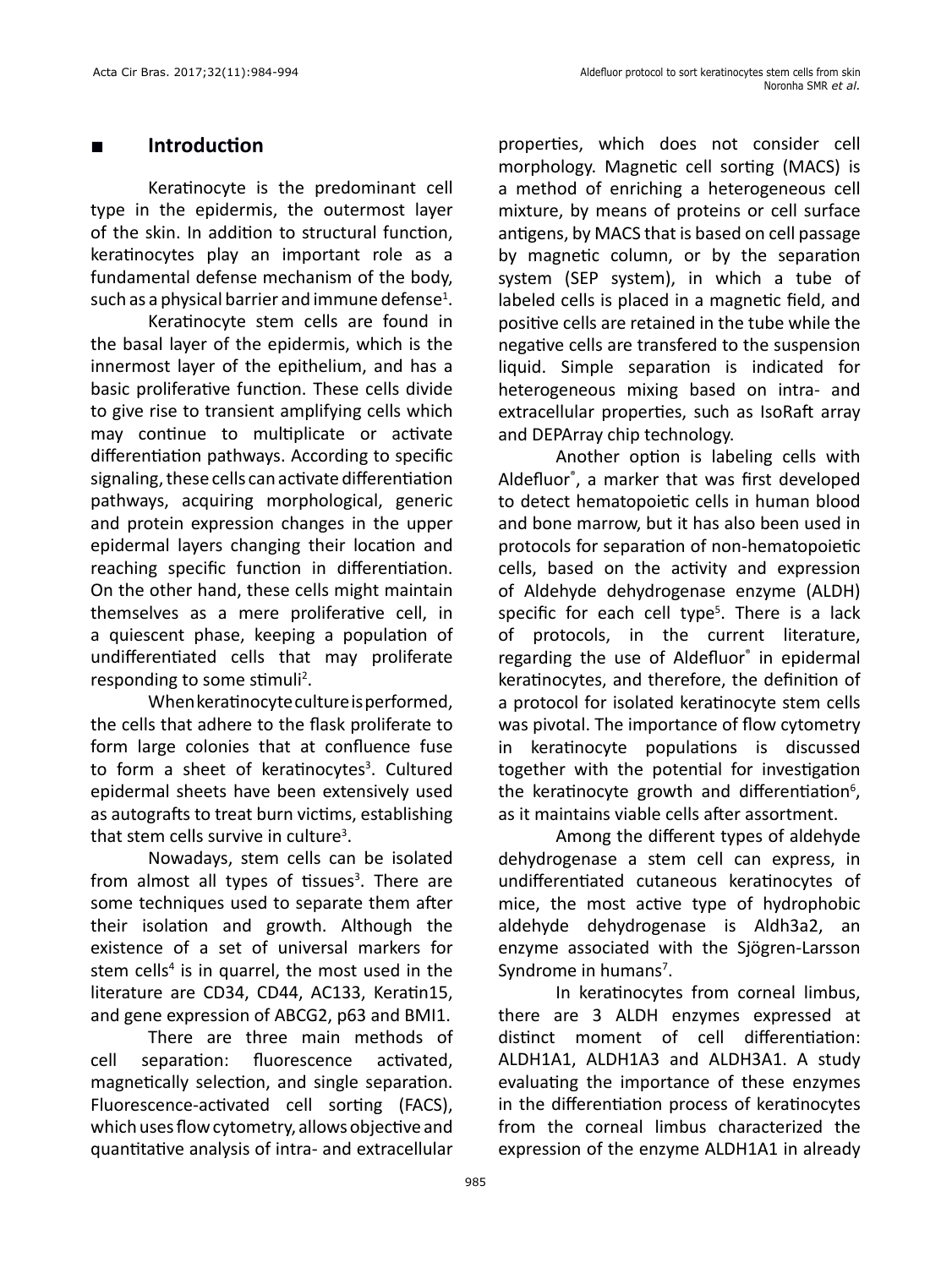differentiated cells, just the opposite to what is found in hematopoietic cells. The enzyme ALDH1A3 is expressed in cells in differentiation stages, and the enzyme ALDH3A1 in cells with potential of regeneration 8,10. The expression of ALDH3A1 in keratinocytes was also linked to the ability of regeneration in oral mucosa and cutaneous epithelium, reinforcing the significance of this enzyme expression in more primordial cells. Fat-derived stem cells, when exposed to certain stimuli, differentiate into keratinocytes stem cells and also lead off to express ALDH3A1<sup>11</sup>.

The substance diethylaminobenzaldehyde (DEAB) was formerly used to inhibit an ALDH1A1 enzyme but it is also able to curb other isoenzymes, such as ALDH1A2, ALDH2 and ALDH $1A3^{12,13}$ .

The ALDH enzymes are divided into 5 families. The enzyme ALDH3A1 present in keratinocyte stem cells is not significantly inhibited by DEAB. But DEAB functions as a competitive inhibition to ALDH1A1, ALDH1A3, ALDH1B1 and ALDH5A1; and as a covalent inhibitor to ALDH2 and ALDH1A214.

Based on these definitions, it became possible to draft a protocol to sort epidermal stem cells using Aldefluor® . This process preserves the cells of interest feasible therefore may be the basis for future experiments. The objective of the present study was to define a protocol to separate stem cells from primary epidermal keratinocytes cultured employing Aldefluor®.

# **■ Methods**

The development of present protocol is part of a project developed in the Laboratory of Translational Surgery entitled "Keratinocyte growth factor in the gene expression in wound healing process and immune system of stem cells of burned patients", with approval of Research Ethics Committee UNIFESP number 197.342 of 08/02/2013.

#### *Epidermal keratinocyte Culture*

Skin fragments were obtained from patients who underwent surgical procedures on Burns Treatment Unit, Discipline of Plastic Surgery in Hospital São Paulo and the culture of primary human keratinocytes was performed on Translational Surgery Laboratory following the protocol used routinely<sup>1</sup>.

After keratinocytes isolation and culture, when the cell confluence reached 80%, the keratinocytes were transferred to new flasks. The cells in the third passage were used in these experiments. All patients signed an informed consent.

### *Aldefluor®*

The protocol was performed according to Aldefluor**®** guidelines and adapted to the cell type employed in this study. First, was necessary the Aldefluor**®** activation (Stemcell Technologies, WA, USA), a one-time process, before it initially usage. All necessary material kit reagents was separated and left at 15 to 25°C degrees to stabilize before use. After that time, 25 μl of DMSO (Sigma, SP, Brazil) was added to the vial containing Aldefluor**®** , it was well mixed and allowed to stand for 1 minute at room temperature. Aldefluor® powder has an orange color and when mixed with DMSO it changes to a bright green. Subsequently, 25 μL of 2N hydrochloric acid (HCl) was added and well mixed to Aldefluor<sup>®</sup> vial, it is important to follow this order, because if the 2N HCl were prior added, it will be inatived. Then the vial was stand for 15 minutes at room temperature and finally 360 μl of buffer was added and homogenized to Aldefluor<sup>®</sup> vial. At the end, Aldefluor® aliquots were prepared, and those that would be used for the experiment were kept at a temperature between 2 to 8°C and those to be stored were stocked at -20°C.

On the experiment day, the cultured cells were withdrawn from the flask, following the standard protocol, to apportion on analysis samples<sup>3</sup>.

Each tube was give out with a total of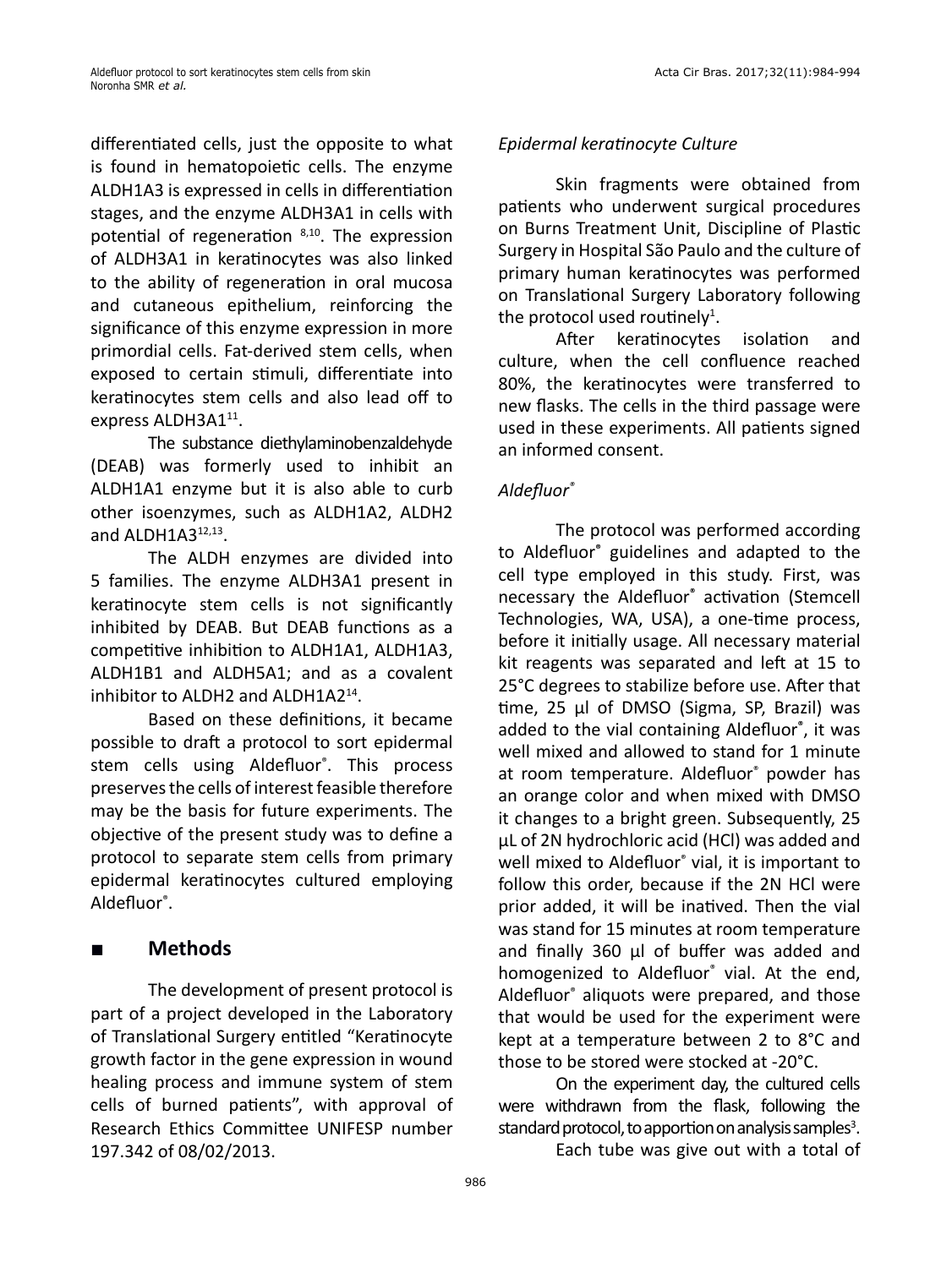$5x10^6$  cells in 2 ml of buffer. These  $5x10^6/2$ ml tube were subdivided in another three 15 ml tubes. One named as test, other as control and the third as white. From the tube containing 2 ml of buffer with suspension of homogenized cells, 250 μL was withdrawn and placed in the control tube, 250 μL in the white tube and 1.5 mL in the test tube. The white tube served as the normal cells fluorescence.

In the control tube, 10 μl of DEAB, a specific ALDH inhibitor (Stemcell Technologies, WA, USA), were added and immediately closed as DEAB was diluted in 95% to prevent evaporation. In the control tube, 1.5 μL of Aldefluor® was added, well homogenized and immediately transferred 250 μL of this to test tube. The enzymatic reaction begins immediately after adding the activated Aldefluor® substrate to the cells in suspension. It was imperative that an aliquot containing cells activated with Aldefluor® was added to the test tube with DEAB without delay.

The same procedure was repeated for each sample analyzed. All tubes were left incubating for 15 minutes at 37°C. After the incubation period, the tubes were centrifuged for 5 minutes at 250G and the supernatant from each tube was removed, always being careful not to undo the cell pellet. The white and test tube cell pellets were resuspended in 200μl buffer, and the control tube in 300μl buffer. Upon completion, the tubes were stored on ice or at a temperature between 2 to 8°C, to decrease the cell fluorescent product efflux. When prepared they were submitted to the analysis process in the flow cytometer.

#### *Flow cytometry – BDFACSAria ll (Cell sorter)*

Defined as a cell sorter, this flow cytometer, in addition to analyzing also separates the cells into distinct containers, such as the stem cells are collected in a specific repository and the other cell types in another, both containing cell culture medium. This process allows cell culture or RNA extraction from samples. After the complete series of steps of reagents dilution, the procedure in the cytometer is standard, following protocol of the cell sorter<sup>19,20</sup>.

Each keratinocyte sample was assessed by flow cytometry and the analysis was performed in triplicates.

## **■ Results**

In order to obtain a protocol, it was necessary to setup the concentrations of Aldefluor**®** and DEAB to adapt to cell type in quest. For this purpose, groups were sort out according to different cell numbers, incubation time, Aldefluor**®** and DEAB concentrations (Table 1).

| <b>Tube</b>    | <b>Cells concentration</b> | incubation       | <b>Aldefluor</b> <sup>®</sup> and DEAB concentration |
|----------------|----------------------------|------------------|------------------------------------------------------|
| 1a             | $1 \times 10^{5}$          | $15 \text{ min}$ | 5 µl DEAB + 5 µl Aldefluor $\degree$                 |
| 1 <sub>b</sub> | $1 \times 10^{5}$          | $15 \text{ min}$ | 5 µl Aldefluor®                                      |
| 2a             | $1 \times 10^{5}$          | 30 min           | 5 µl DEAB + 5 µl Aldefluor®                          |
| 2 <sub>b</sub> | $1 \times 10^{5}$          | 30 min           | 5 µl Aldefluor®                                      |
| 3a             | $1 \times 10^{5}$          | 60 min           | 5 µl DEAB + 5 µl Aldefluor $\degree$                 |
| 3 <sub>b</sub> | $1 \times 10^{5}$          | 60 min           | 5 µl Aldefluor®                                      |
| 4 a            | $1 \times 10^6$            | $15 \text{ min}$ | 5 µl DEAB + 5 µl Aldefluor®                          |
| 4 b            | $1 \times 10^6$            | $15 \text{ min}$ | 5 µl Aldefluor®                                      |
| 5a             | $1 \times 10^6$            | 30 min           | 5 µl DEAB + 5 µl Aldefluor®                          |
| 5 <sub>b</sub> | $1 \times 10^6$            | 30 min           | 5 µl Aldefluor®                                      |
| 6 a            | $1 \times 10^6$            | 60 min           | 5 µl DEAB + 5 µl Aldefluor $\degree$                 |
| 6 b            | $1 \times 10^6$            | 60 min           | 5 µl Aldefluor®                                      |

**Table 1** - Different cells concentration in different incubation time to a same Aldefluor**®** and DEAB ratio.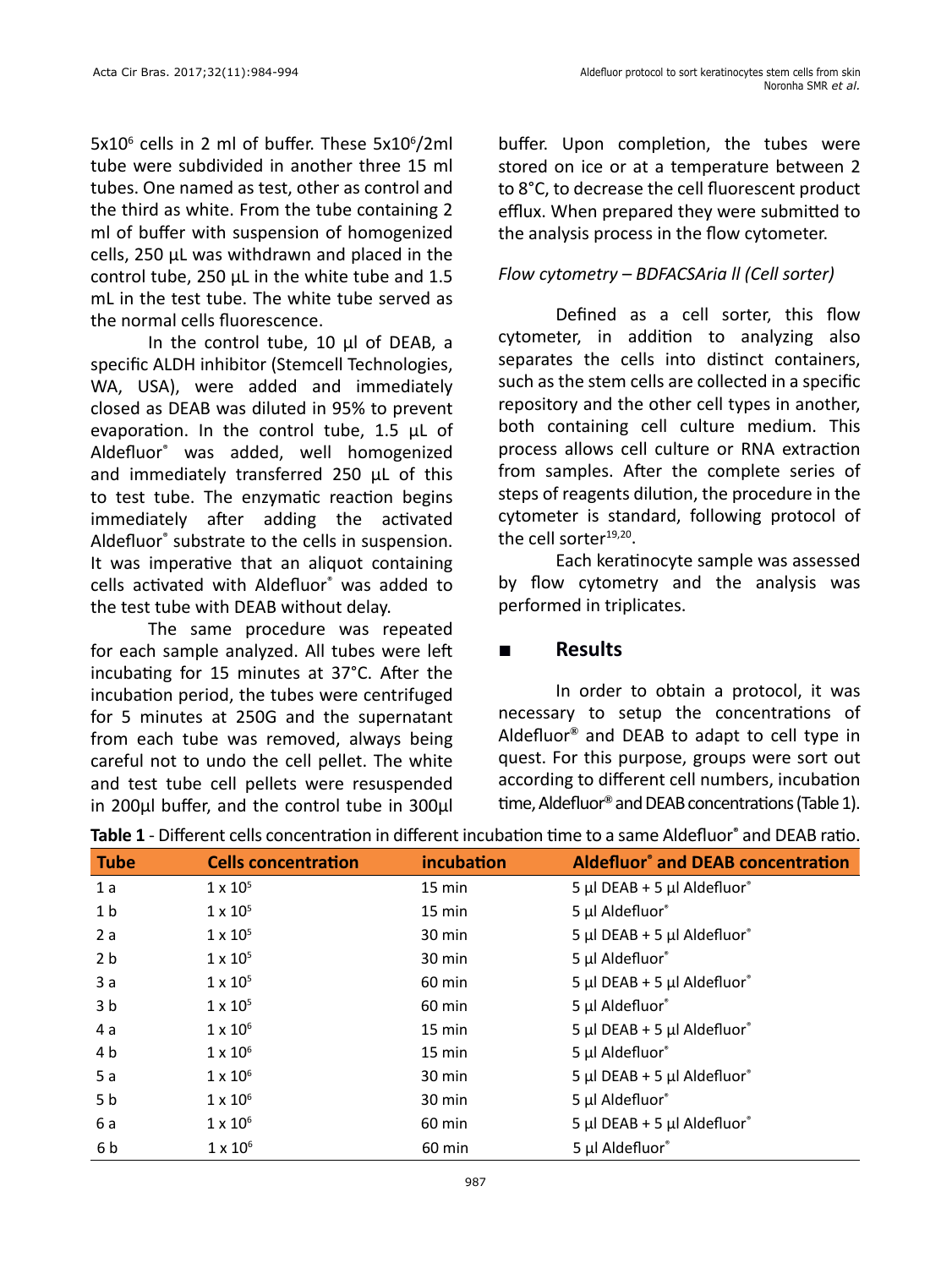In the first flow cytometry analysis, all cells from the above scheme were presented as ALDH<sup>Bri</sup> at these reagent concentrations. All cells ware labeled by Aldefluor**®** without DEAB inhibition.

It was defined that the cells with  $1x10<sup>6</sup>$ in 300 μl of buffer in a 15 minute incubation period at 37°C would be used, as they were the

ones that presented the best response among all.

In the second turn, the amount of DEAB was rised to 15 μl and Aldefluor<sup>®</sup> ebbed to 2.5 μl attempting to counterweight the Aldefluor® marking. The results were still similar to that found in the first analysis, intense stamp by Aldefluor® and low inhibition by DEAB (Figure 1).



**Figure 1 -** Top row - white group results, which contains cells without any marking. In the middle row - control group graphics, stained cells by Aldefluor® without DEAB inhibition. Lower row - test group graphs - cells marked with Aldefluor inhibited by DEAB [The graphics in the first column are Forward-scatter (FSCH) x Forward-scatter (FSCA), in the second column are Side-scatter (SSCA) x Forward-scatter (FSCA), in the third column graphics Side-scatter (SSCA) x Aldefluor® Fluorescent Marker].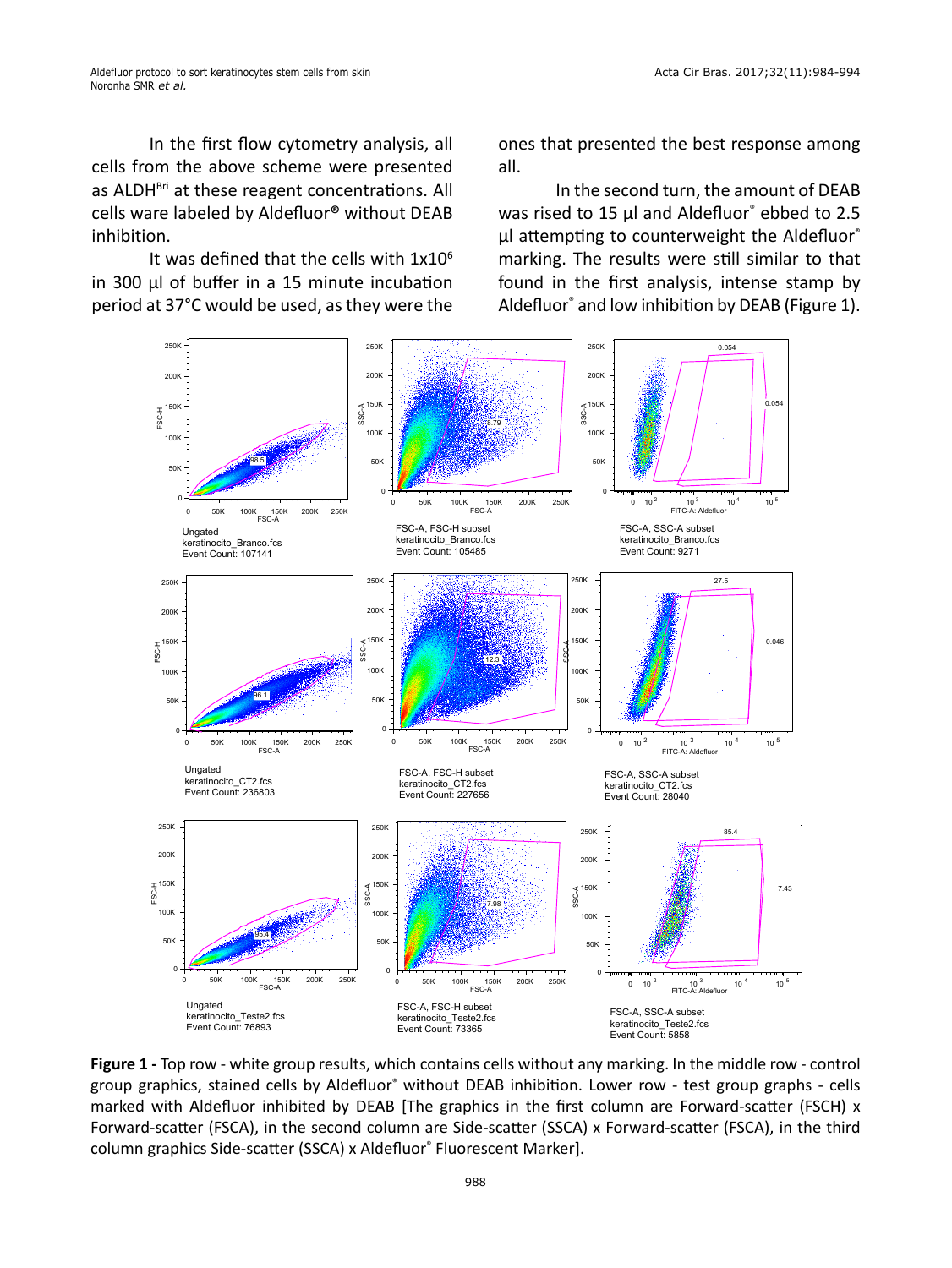Based on these results, two other concentrations were suggested. One with 20 μl of DEAB and 2 μl of Aldefluor® , and other with 10 μl DEAB and 1 μl Aldefluor® . A new sort tube

was added to study, this containing  $2x10^6$  cells. All the vials underwent the same incubation time variation as done before (Figure 2).



**Figure 2 -** Based on the same principles as in the first figure, this graph corresponds to the first group with 2 x 10<sup>6</sup> cells with 20 μl of DEAB and 2 μl of Aldefluor $^{\circ}$ .

Based on analyzed results, a better amount of Aldefluor<sup>®</sup> marking was 1x10<sup>6</sup> cells

with 1 μl of Aldefluor<sup>®</sup> and 10 μl of DEAB (Figure 3).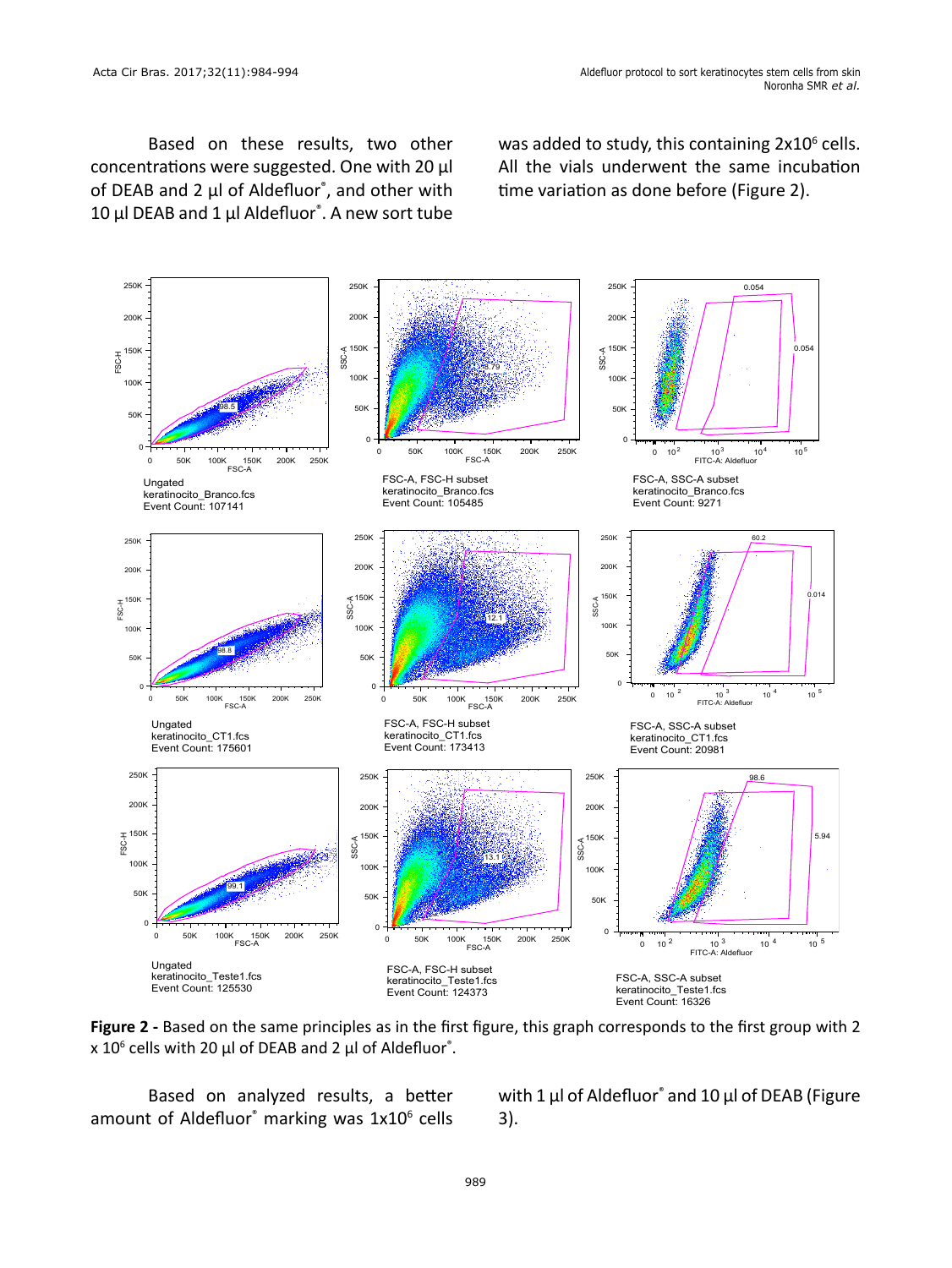

**Figure 3 -** Based on the same principles of the first figure, this graph corresponds to the second group, with 1 x 10<sup>6</sup> cells with 10 μl of DEAB and 1 μl of Aldefluor $\degree$ .

From 8x10<sup>6</sup> cells three 15 ml tubes were apportioned. The first one named as white was prepared  $1x10^6$  cells in 500  $\mu$ l of buffer. The second named as control placed 6x10<sup>6</sup> cells with 6 μl of Aldefluor® in 3 ml of buffer. And the third named as test placed  $1x10<sup>6</sup>$  cells with 10 μl DEAB and 1μl de Aldefluor<sup>®</sup> in 500 μl of buffer. In the first cell sorter cytometer analysis, 1x10<sup>6</sup> cells were passed from the test tube to the control tube. Of these, only 0.1% of stem cells were separated. However, the cells were poorly marked and very inhibited. So, the amount of Aldefluor® was increased (Figure 4).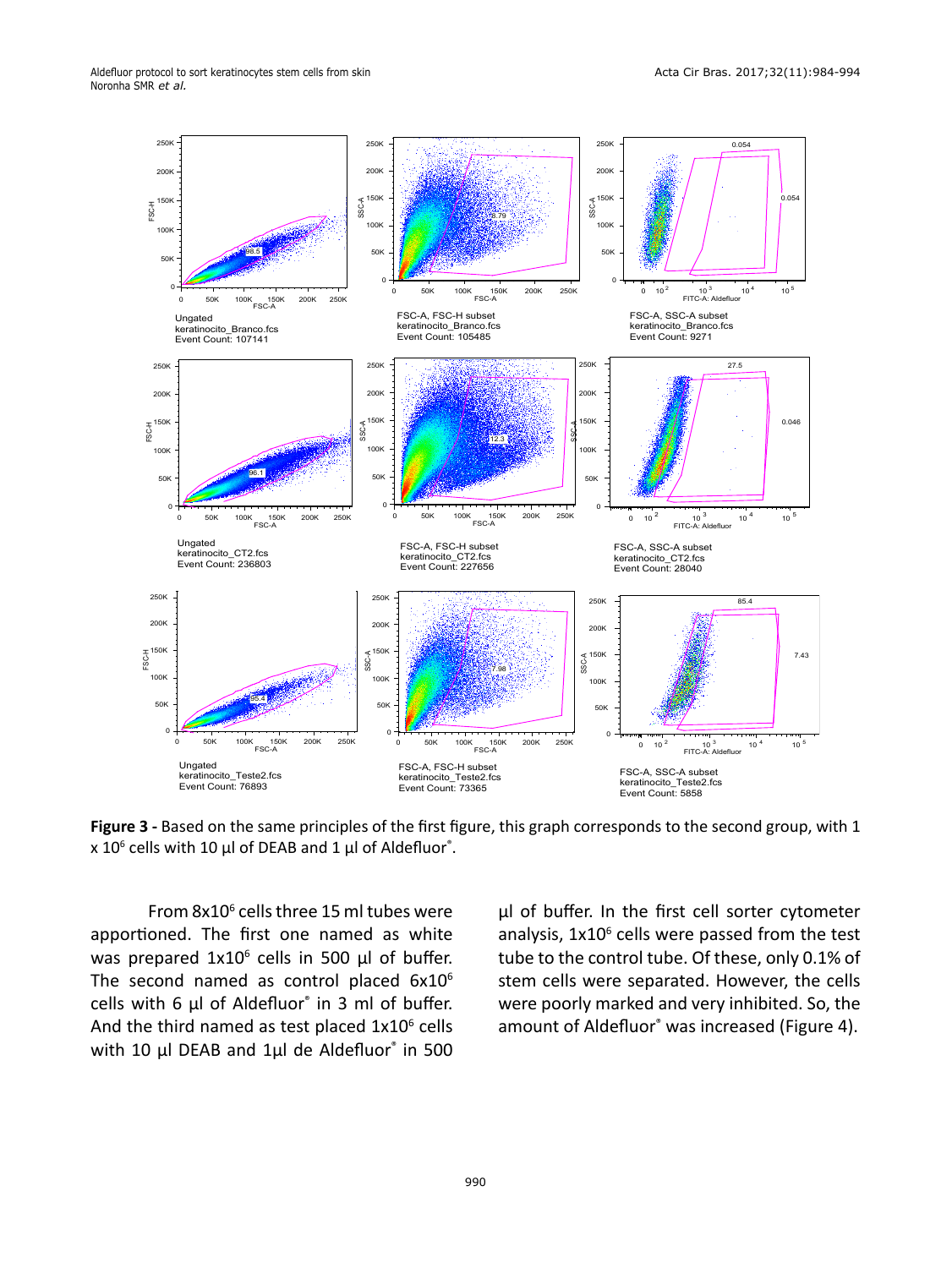

**Figure 4 –** 100.000 events were analyzed. In P1, the total population excluded debris, in P3 the ALDHDim cells (which were not labeled with Aldefluor<sup>®</sup> by the use of DEAB) and finally in P2 (0.1%) ALDHBri cells (which were labeled with Aldefluor® with DEAB).

In the second cell sorter cytometry analysis performed to define the standards, 5x10<sup>6</sup> cells were used. 1x10<sup>6</sup> cells were placed in 250  $\mu$ l of buffer in the white tube, 1x10 $^{\rm 6}$  cells with 15 μM DEAB in 250 μl of buffer and in the

test tube and  $3x10^6$  cells with 4.5  $\mu$ l of Aldefluor<sup>®</sup> in 1500 μl of buffer on control tube, of which 250 μl was transferred to test tube. All tubes were incubated at 37°C for 15 minutes. Of these, 14.8% of stem cells were separated (Figure 5).



FITC-A<br>**Figure 5** – 40.000 events were analyzed. In P1 the total population is observed, in P3 the ALDHDim cells (which were not labeled with Aldefluor<sup>®</sup> by the use of DEAB) 52.7% and, finally, in P2 the ALDHBri cells (which were labeled with Aldefluor despite the use of DEAB) corresponding to 14.8% of non-differentiated cells.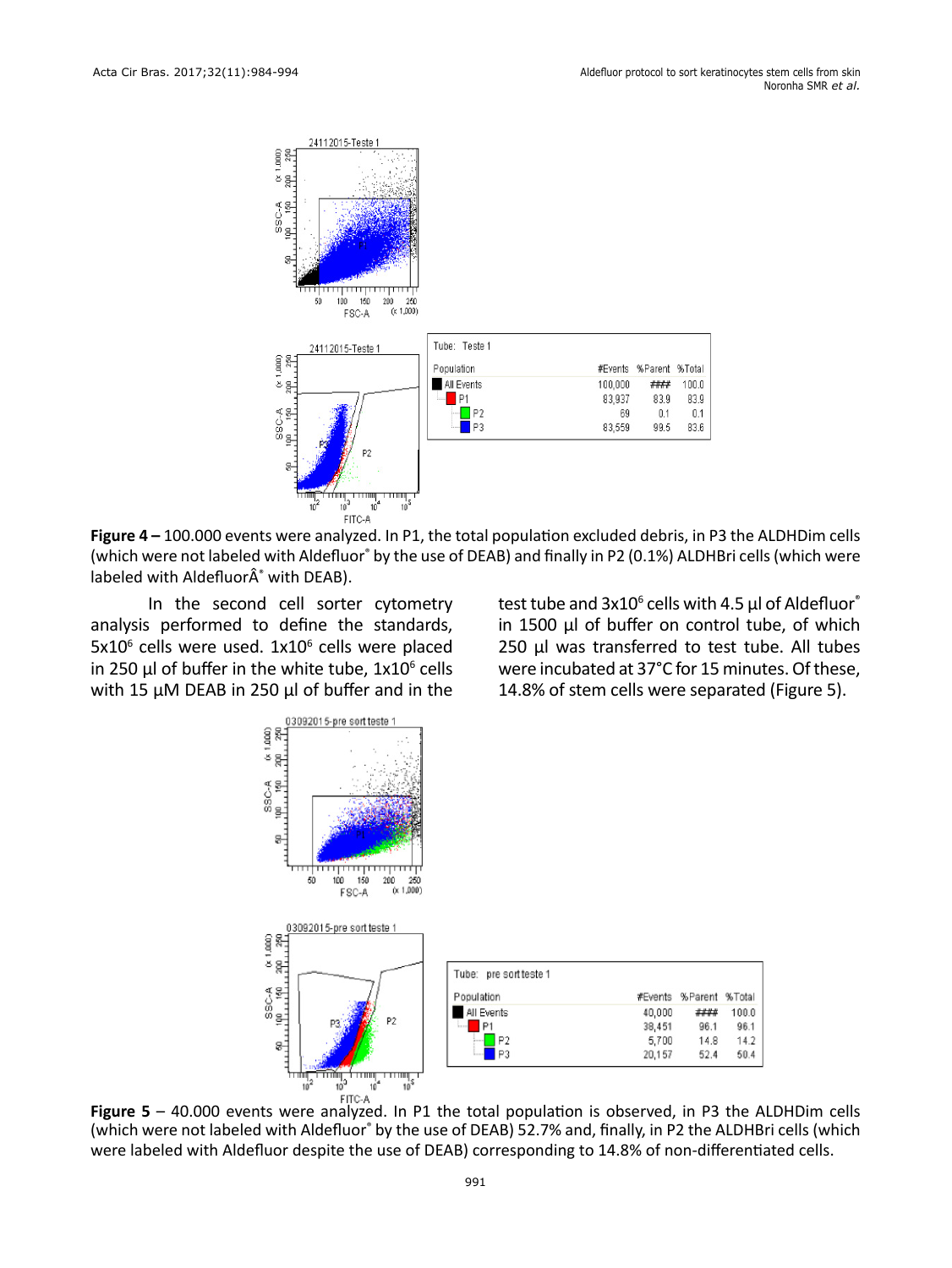The cell number and reagents proportion was used in another 3 samples of keratinocyte cultures. Through the use of a flow cytometer it was possible to separate, on average, 10,8% of stem cells using the separation by the program.

None compensation was needed. As there were no groups to be compared, and only the analysis of a cell line were performed, with variations in cell numbers, time of exposure to the reagents, Aldefluor® and DEAB in different concentrations. It was not necessary to perform statistical tests, being presented here the final mean of experiments performed in triplicate for each keratinocyte culture.

## **■ Discussion**

Flow cytometry is a biological tool that allow us to separate subpopulations of cultured keratinocytes constituted of differentiated and undifferentiated cells. Having the ability to sort skin stem cells will give us the possibility to better understand the molecular profile of this subpopulation of cells. Skin stem cells culture knowledge is extremely important due to its clinical use in large burned patients and chronic wounds difficult to treat. Keratinocyte culture was proved to be an effective tool for profiling skin cells from large burn since the 1980s, but up to now there is a lack of information about this subpopulation of stem cells<sup>15</sup>. Flow cytometry is a technique that simultaneously measures and analyzes multiple characteristics of particles, usually cells, suspended in a liquid media and submitted to a unicellular flux. The parameters assessed by this assay are particle size, granularity or complexity and fluorescence intensity.

Stem cells are usually isolated for cell culture in a plate for further culture techniques. Recently, phenotypic markers have been described for these cells. Some of the methods used for separation were primary antibodies, separation by magnetically activated cells, fluorescence activated cell sorting, cell cycle analysis, immunostaining, reverse transcriptase polymerase chain reaction analysis, etc $16$ .

Aldefluor® is a kit of reagents used to identify hematopoietic human cells expressing high levels of aldehyde dehydrogenase (ALDH) enzymes. Aldefluor® active reagent, BODIPYaminoacetaldehyde (BAAA), is a non-toxic Aldefluor® substrate that freely diffuses into intact and viable cells $^{14}$ .

The amount of the fluorescence reaction of the product is proportional to the ALDH activity in the cells. Viable cells stained by Aldefluor® can be isolated with a sorter. An ALDH inhibitor, diethylaminobenzaldehyde (DEAB), is used to control the emitted fluorescence<sup>14</sup>. DEAB functions as a competitive inhibitor ALDH1A1, ALDH1A3, ALDH1B1 and ALDH5A1, greatly reducing the reaction rate and leaving the cells less fluorescent, and as covalent inhibitor ALDH2 and ALDH1A2, preventing the reaction from occurring<sup>13</sup>.

Different concentrations and incubation times were analyzed in order to obtain the best parameters for marking populations of keratinocytes stem cells, which are well known for other cell lines but not for keratinocytes. Since no specific protocol for epidermal keratinocytes was found in the literature, the objective of this study was to define a protocol to standardize keratinocyte stem cells marking using ALDH for subsequent separation using a cell sorter flow cytometer. The data demonstrated here in this study may assist other researchers who will run similar protocols, although these results were obtained under specific conditions, which include the primary lineage of large burned patients, a culture technique routinely performed in our laboratory $1,3$  and also the number of cells and concentrations of Aldefluor® and DEAB employed in the present study.

After determining the optimum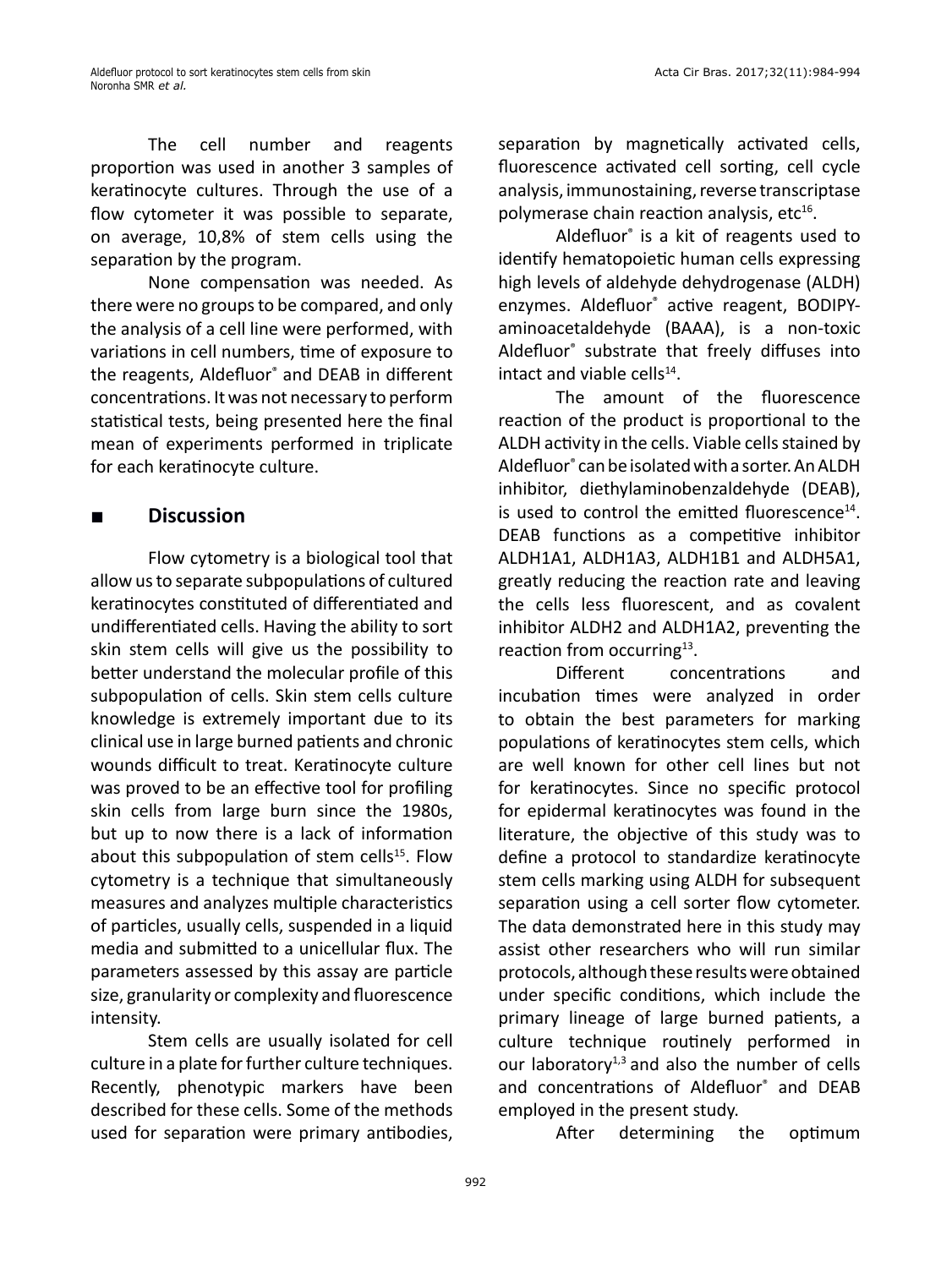concentrations for running this protocol, the same test pattern was performed repeatedly for the accuracy of the results observed. We obtained a final mean of 10.8% of stem cells when using the separation by the program settings, from 5x10<sup>6</sup> cells, into the white tube with 1x10 $^6$  cells in 250  $\mu$ l of buffer, in the test tube 1x10 $^6$  cells with 15 μl DEAB in 250 μl of buffer and in the control tube  $3x10^6$  cells with 1.5 μl of Aldefluor® in 1500 μl of buffer, of which 250 μl were transferred to the test tube. All tubes were incubated at 37° C for 15 minutes. This protocol allowed us to observe and sort a high percentage of keratinocytes stem cell in our cell culture using Aldefluor, which maintains cell viability and is atoxic for a putative clinical use.

# **■ Conclusion**

The protocol here presented for sorting keratinocyte stem cells with Aldefluor® was found to be useful in labeling primary epidermal keratinocytes stem cells from burned patients for subsequent separation on a flow cytometer sorter, yielding an average of 10.8% of stem cells using the separation program.

# **■ References**

- 1. Gragnani A, Ipolito MZ, Sobral CS, Brunialti MK, Salomao R, Ferreira LM. Flow cytometry of human primary epidermal and follicular keratinocytes. Eplasty. 2008;8:e14. PMID: 2258552.
- 2. Pullar CE, Isseroff RR. Cyclic AMP mediates keratinocyte directional migration in an electric field. J Cell Sci. 2005;118(Pt 9):2023- 34. PMID: 15840650.
- 3. Corti S, Locatelli F, Papadimitriou D, Donadoni C, Salani S, Del Bo R, Strazzer S, Bresolin N, Comi GP. Identification of a primitive brainderived neural stem cell population based on aldehyde dehydrogenase activity. Stem Cells. 2006;24(4):975-85. PMID: 16293577.
- 4. Lin H. The stem-cell niche theory: lessons from flies. Nat Rev Genet. 2002;3(12):931- 40. PMID: 12459723.
- 5. Cai J, Cheng A, Luo Y, Lu C, Mattson MP, Rao MS, Furukawa K. Membrane properties of rat embryonic multipotent neural stem cells. J Neurochem. 2004;88(1):212-26. PMID: 14675165.
- 6. Clausen OP. Flow cytometry of keratinocytes. J Cutan Pathol. 1983;10(1):33-51. PMID: 6188766.
- 7. Naganuma T, Takagi S, Kanetake T, Kitamura T, Hattori S, Miyakawa T, Sassa T, Kihara A. Disruption of the Sjörgen-Larsson Syndrome gene Aldh3a2 in mice increases keratinocyte growth and retards skin barrier recovery. J Biol Chem. 2016 May 27;291(22):11676-88. PMID: 27053112.
- 8. Ahmad S, Kolli S, Li DQ, de Paiva CS, Pryzborski S, Dimmick I, Armstrong L, Figueiredo FC, Lako M. A putative role for RHAMM/HMMR as a negative marker of stem cell-containing population of human limbal epithelial cells. Stem Cells. 2008;26(6):1609-19. PMID: 18356573.
- 9. Kato H, Izumi K, Saito T, Ohnuki H, Terada M, Kawano Y, Nozawa-Inoue K, Saito C, Maeda T. Distinct expression patterns and roles of aldehyde dehydrogenases in normal oral mucosa keratinocytes: differential inhibitory effects of a pharmacological inhibitor and RNAi-mediated knockdown on cellular phenotype and epithelial morphology. Histochem Cell Biol. 2013;139(6):847-62. PMID: 23250514.
- 10.Muzio G, Maggiora M, Paiuzzi E, Oraldi M, Canuto RA. Aldehyde dehydrogenases and cell proliferation. Free Radic Biol Med. 2012;52(4):735-46. PMID: 22206977.
- 11.Du Y, Roh DS, Funderburgh ML, Mann MM, Marra KG, Rubin JP, Li X, Funderburgh JL. Adipose-derived stem cells differentiate to keratocytes in vitro. Mol Vis. 2010;16:2680- 9. PMID: 21179234.
- 12.Marcato P, Dean CA, Pan D, Araslanova R, Gillis M, Joshi M, Helyer L, Pan L, Leidal A, Gujar S, Giacomantonio CA, Lee PW. Aldehyde dehydrogenase activity of breast cancer stem cells is primarily due to isoform ALDH1A3 and its expression is predictive of metastasis. Stem Cells. 2011;29(1):32-45. PMID: 21280157.
- 13.Moreb JS, Ucar D, Han S, Amory JK, Goldstein AS, Ostmark B, Chang LJ. The enzymatic activity of human aldehyde dehydrogenases 1A2 and 2 (ALDH1A2 and